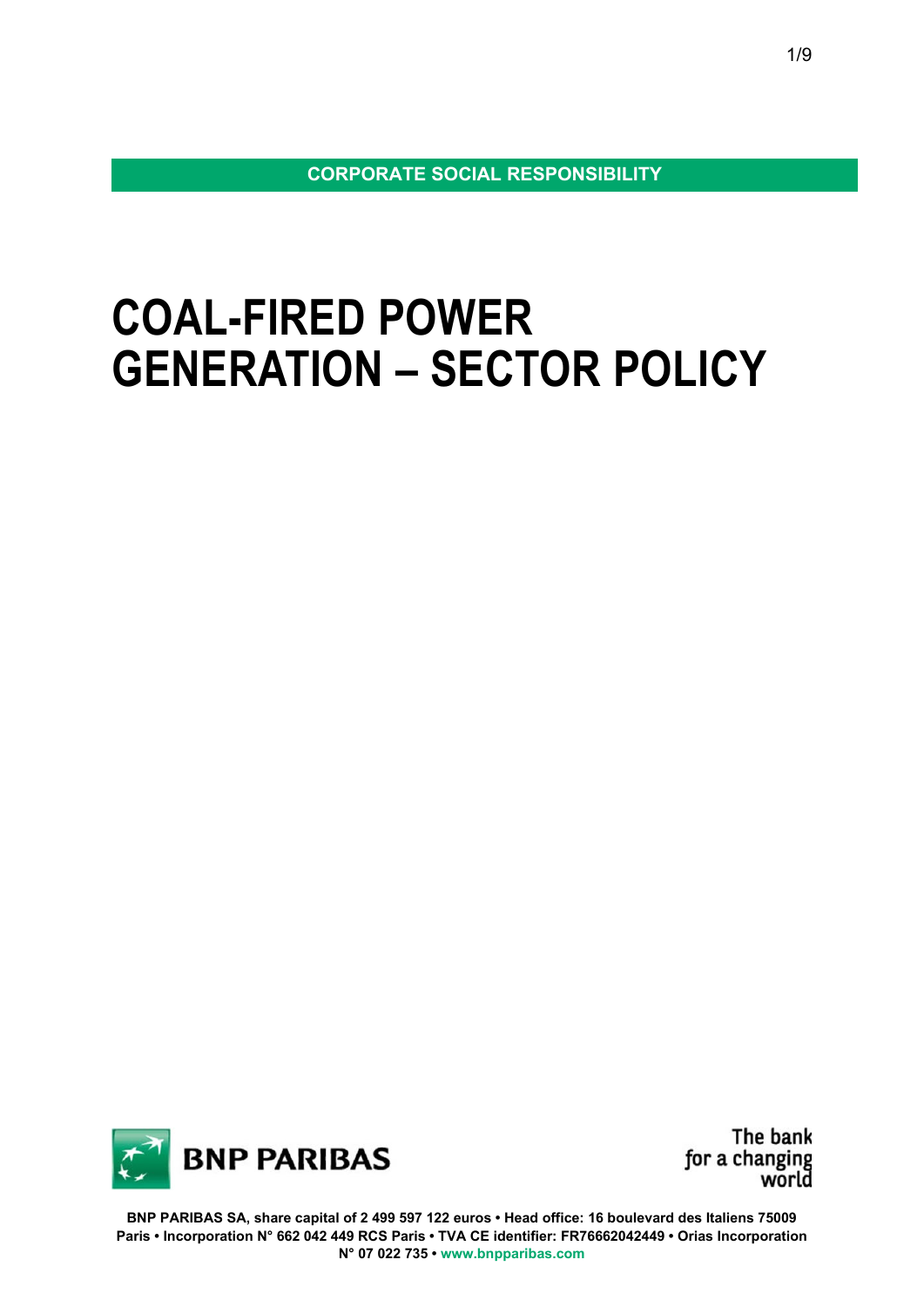# **Structure**

| Preamble                |                                                                                                                                                                                                                                                                  | 3                             |
|-------------------------|------------------------------------------------------------------------------------------------------------------------------------------------------------------------------------------------------------------------------------------------------------------|-------------------------------|
| <b>Sectorial Policy</b> |                                                                                                                                                                                                                                                                  | 4                             |
| 1                       | Objective                                                                                                                                                                                                                                                        | 4                             |
| $\overline{2}$          | Scope                                                                                                                                                                                                                                                            | 4                             |
| 2.1                     | Geographical                                                                                                                                                                                                                                                     | 4                             |
| 2.2                     | <b>Business</b>                                                                                                                                                                                                                                                  | 4                             |
| 2.3                     | <b>BNP Paribas Activities</b>                                                                                                                                                                                                                                    | 4                             |
| 3                       | Rules and standards of the policy                                                                                                                                                                                                                                | 5                             |
| 3.1                     | Financial services for coal-fired power plant projects                                                                                                                                                                                                           | 5                             |
| 3.2                     | Financial services for coal-fired power generation companies                                                                                                                                                                                                     | 5                             |
|                         | 3.2.1 Mandatory requirements related to financial products and services<br>3.2.2 Mandatory requirements related to our Asset Management activities<br>3.2.3 Evaluation criteria related to financial products and services<br>3.2.4 Specific case of new clients | 6<br>6<br>7<br>$\overline{7}$ |
| 4                       | Group-Level Implementation Mechanisms                                                                                                                                                                                                                            | 8                             |
| 5                       | Policy disclosure and follow-up                                                                                                                                                                                                                                  | 8                             |
| 6                       | <b>Disclaimer</b>                                                                                                                                                                                                                                                | 9                             |



The bank<br>for a changing<br>world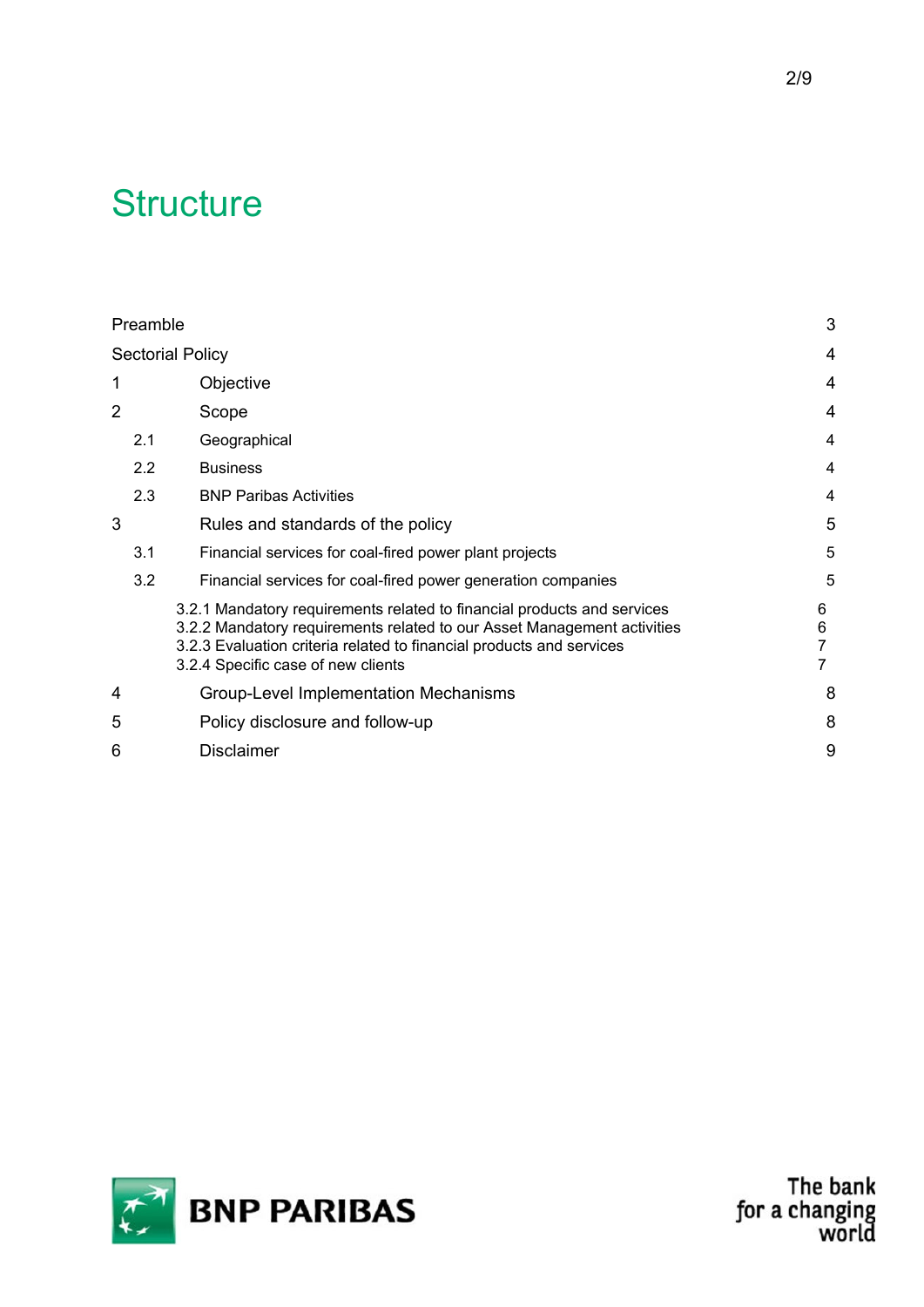# <span id="page-2-0"></span>Preamble

As part of its commitment to corporate social responsibility, BNP Paribas has developed consistent policies regarding its financial products and services for the energy sector, including the coal-fired power generation industry.

BNP Paribas acknowledges that coal-fired power generation, as a large CO2 emitter, is a key contributor to climate change. In order to meet the objectives set by the Paris Agreement and in line with the associated pathways published by the IPCC, OECD countries and the rest of the world have to gradually eliminate coal from their generating capacities. In this context, BNP Paribas seeks to support power companies in their coal exit strategy.

BNP Paribas has strengthened its policy with regard to general purpose financings granted to electricity producers, some of whose production is still based on coal. After ceasing its support to new coal-fired power plant (CFPP) projects and requiring its clients to adopt a diversification strategy towards CO2 emissions reduction, the Group now defines its ambition to stop supporting thermal coal power by differentiated deadlines depending on the geographical area of the client's assets. More precisely, BNP Paribas targets zero exposure to thermal coal power capacities by 2030 in the European Union and OECD countries and by 2040 in the rest of the world through engaging its clients and actively monitoring its portfolio.

To do so, the Group will pursue dialogue with clients which generate electricity from coal in order to assess the compatibility of their coal exit strategy with the Group's objectives by geographic area.

An exit process will be led in 2020 for power clients planning new coal capacities or having no exit strategy. Portfolio assessment will be completed in 2021 based on active client dialogue and engagement, leading to the end of banking relationship with clients assessed as not in line with the bank's set deadlines. Strategy assessment towards coal power exit will thus be part of a global monitoring process reviewed annually thereafter.

In addition to the above, BNP Paribas considers it also very important that any power company meets essential requirements regarding health, safety and the protection of the environment for future generations.

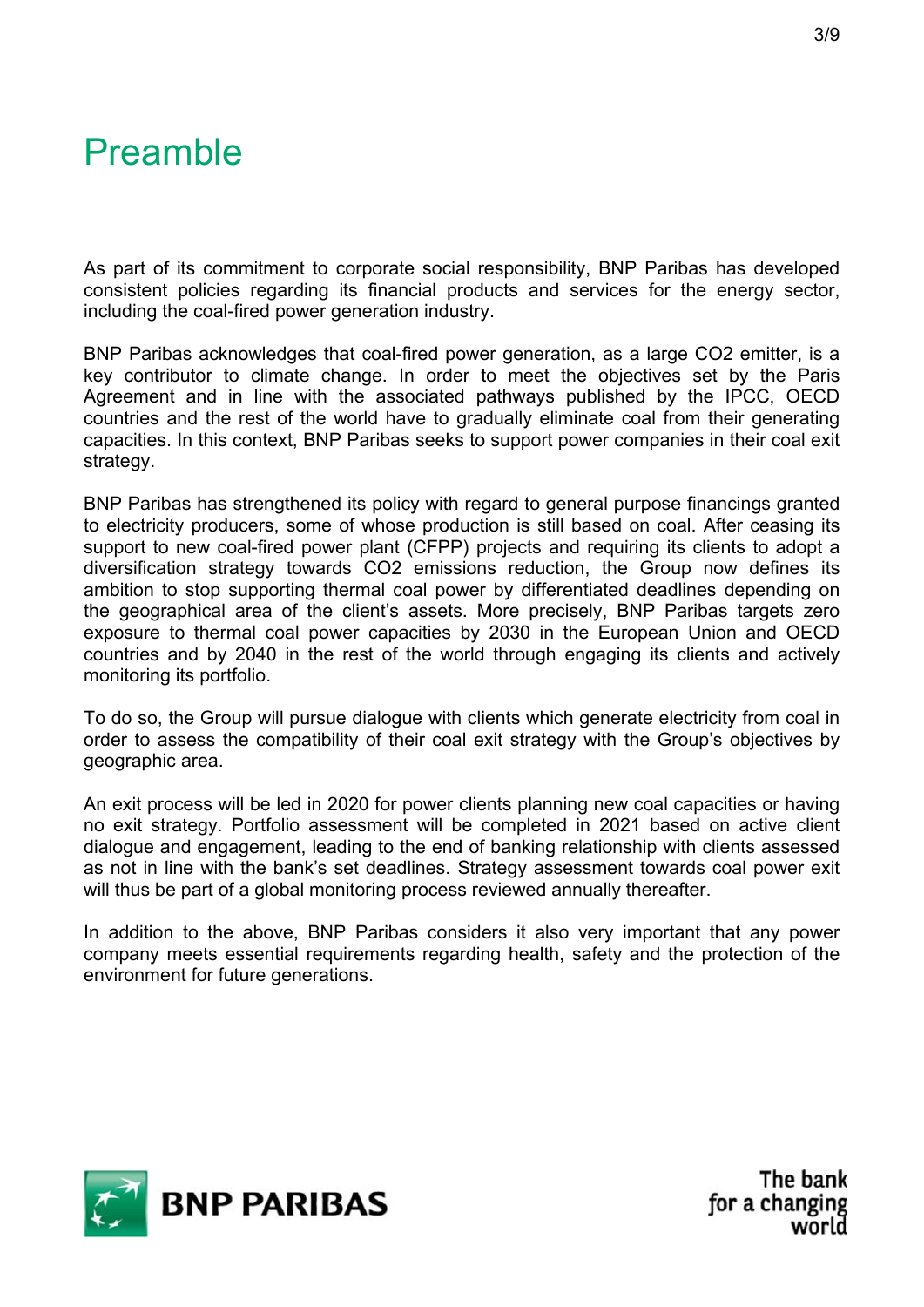# <span id="page-3-0"></span>Sectorial Policy

# <span id="page-3-1"></span>1 Objective

This policy defines a set of rules and procedures regarding financial products and services provided by BNP Paribas entities and aims at establishing guidelines for conducting business in a responsible manner.

# <span id="page-3-2"></span>2 Scope

#### <span id="page-3-3"></span>2.1 Geographical

Worldwide.

#### <span id="page-3-4"></span>2.2 Business

This policy covers:

- Coal-Fired Power Plant (CFPP) projects: construction of a Coal-Fired Power Plant<sup>1</sup>, as well as expansion and/or upgrading of existing CFPP seeking lifetime extension or capacity increase.
- Power Generation (PG) Companies: companies involved in the power generation sector that own or operate one or more coal fired power plants (CFPPs), including subsidiaries of diversified business groups.

#### <span id="page-3-5"></span>2.3 BNP Paribas Activities

BNP Paribas Group entities: this policy applies to all business lines, branches, subsidiaries and joint ventures of which BNP Paribas has the operational control. When BNP Paribas establishes new joint ventures in which it has a minority stake, it strives to include its standards as part of the joint venture agreement.

<span id="page-3-6"></span><sup>&</sup>lt;sup>1</sup> Heat and power co-generation projects relying on thermal coal are included in the scope

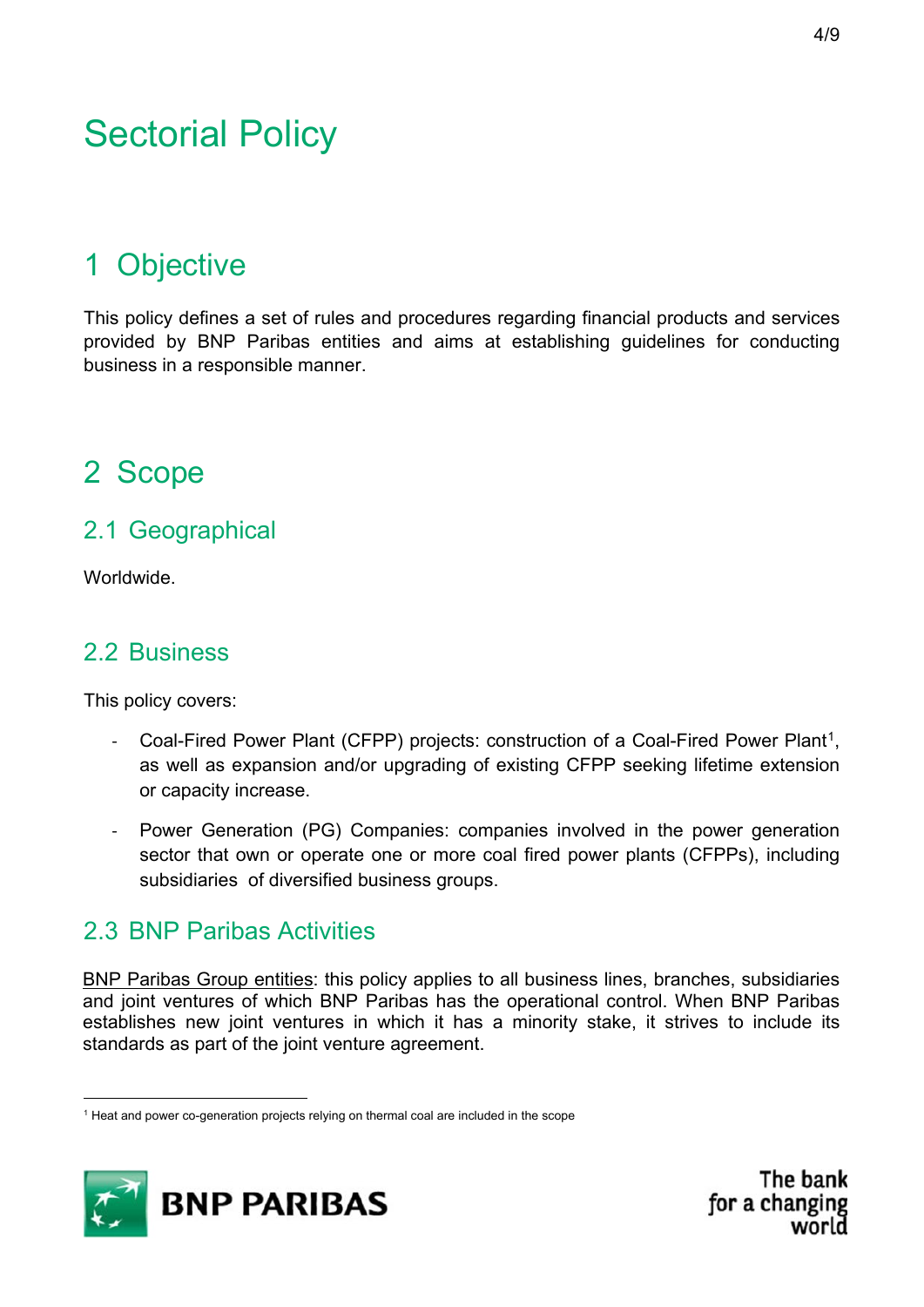Financial products & services: this policy applies to all advisory and financing activities provided by BNP Paribas (lending, debt and equity capital markets, guarantees and advisory work, etc.). It covers all new CFPP projects and PG Companies. For financing agreements with PG Companies that predate this policy, the rules and standards set out below will be applied as such agreements are due for review.

Asset management: this policy applies to all BNP Paribas entities managing proprietary assets and third-party assets, with the exception of index-linked products and mandates where clients have chosen to opt out of our Responsible Business Conduct Policy. External asset managers are actively monitored and encouraged to adhere to BNP Paribas standards.

# <span id="page-4-0"></span>3 Rules and standards of the policy

The coal-fired power generation sector is highly regulated at both national and international levels, particularly on air emissions. BNP Paribas requires PG Companies to comply with applicable laws and regulations as well as with international conventions ratified by their operating countries. This policy also sets additional criteria to be respected by PG companies.

These criteria were identified to address the main issues highlighted in the preamble. Such criteria are split in two categories: mandatory requirements and evaluation criteria. Mandatory requirements are to be understood as sine qua non: those have to be met without exception before BNP Paribas considers providing financial products or services to a PG company. In addition to these mandatory requirements, evaluation criteria have been identified to develop the analysis performed by BNP Paribas. Based on the results of such complementary due diligence, BNP Paribas reserves its right to request additional requirements or decline its involvement even if the mandatory requirements are met.

#### <span id="page-4-1"></span>3.1 Financial services for coal-fired power plant projects

BNP Paribas does not provide financial products and services to new CFPP projects wherever they are located, as well as to brownfield retrofit CFPP projects seeking lifetime extension or capacity increase.

#### <span id="page-4-2"></span>3.2 Financial services for coal-fired power generation companies

The overall objective of this policy is to align our financing and investment activities with the goals of the Paris Agreement so that we can limit global warming to well below 2 degrees Celsius. This requires a gradual exiting of thermal coal power and we employ different means to achieve this based on the two main activities of our business.

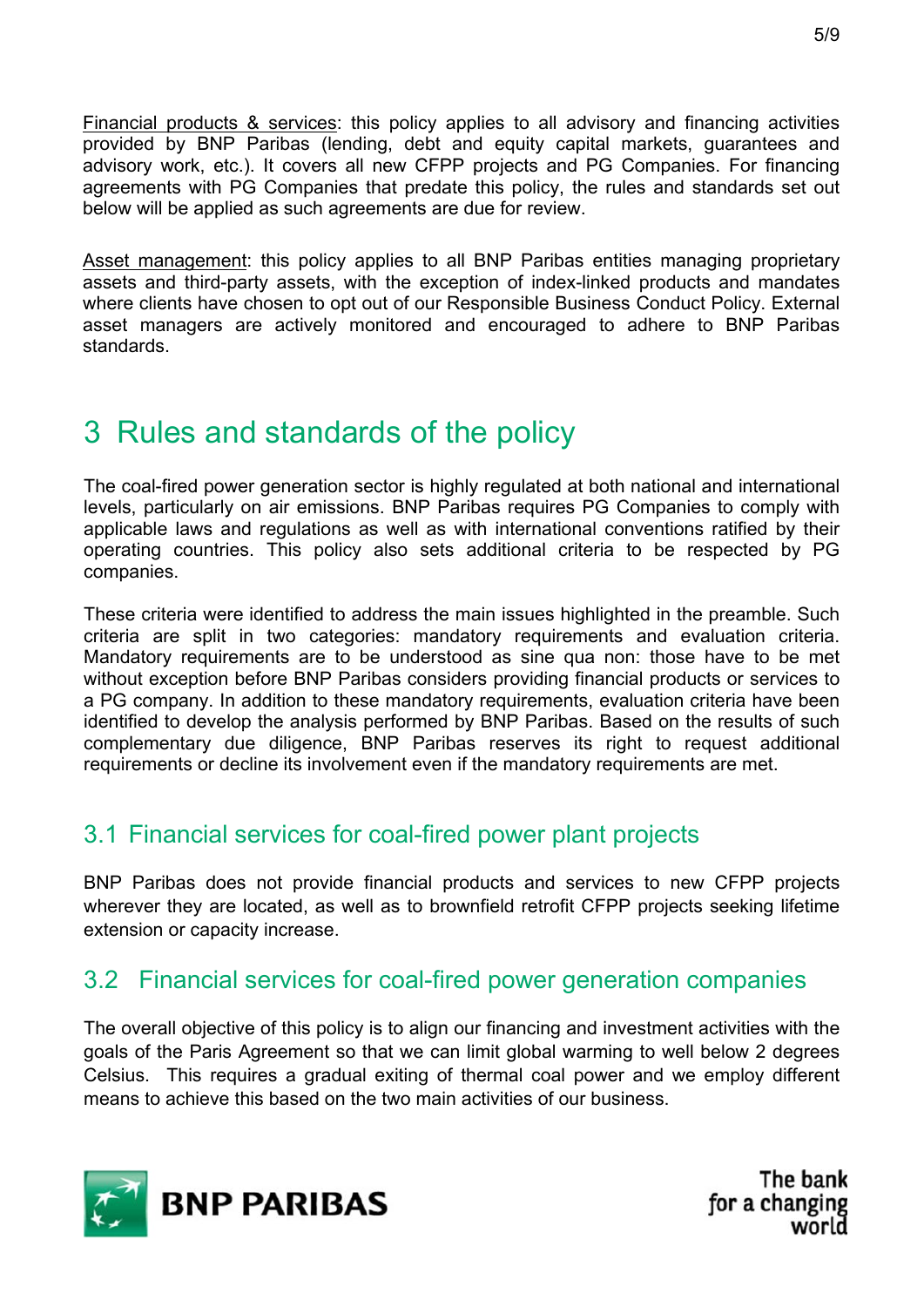#### <span id="page-5-0"></span>3.2.1 Mandatory requirements related to financial products and services

BNP Paribas will only provide financial products and services to PG companies that meet the following requirements:

- The company has a strategy to reduce coal power generation in its mix under a regularly monitored plan including a timeline, which will result in no longer owning or operating coal fired power generation capacities by 2030 in European Union and OECD countries, and by 2040 in the rest of the world;
- The PG company will not add operational CFPG capacity to its power portfolio, and irrespective of other capacity that could be dismantled and/ or sold ; this includes development or commissioning of coal-fired power plants ;
- The PG company discloses or can provide on demand its safety track record (work accidents, fatalities…);
- The PG company discloses or can provide on demand the following environmental data: atmospheric emissions of sulfur dioxide  $(SO_2)$ , nitrogen oxides  $(NOx)$ , particulate matter (PM), and carbon dioxide  $(CO<sub>2</sub>)$ , as well as water consumption, ash generation and disposal methods.

#### <span id="page-5-1"></span>3.2.2 Mandatory requirements related to our Asset Management activities

BNPP AM will exclude all power generators that meet any of the following criteria:

- are adding operational coal-fired power generation capacity to their power portfolio
- have a carbon intensity above the 2017 global average of 491 gCO2/kWh. This exclusion will be further tightened following the Paris-compliant trajectory for the sector as determined by the International Energy Agency ('IEA') Sustainable Development Scenario (SDS). This means power generators' carbon intensity will need to fall to 327 gCO2/kWh by 2025, otherwise they will be excluded from our investment portfolios.

In addition to the above, we will systematically exclude any power generators that still have coal capacity in their generation mix in 2030 in European Union and OECD countries, and by 2040 for the rest of the world.

BNPP AM acknowledges the importance of encouraging companies to reduce their dependence on coal-fired power generation in order to align their activities with the Paris Agreement. Power generators that do not meet the above criteria but make credible commitments to reducing their coal-based activities to levels consistent with the Paris Agreement may be added to a monitoring list. Companies on the monitoring list will be

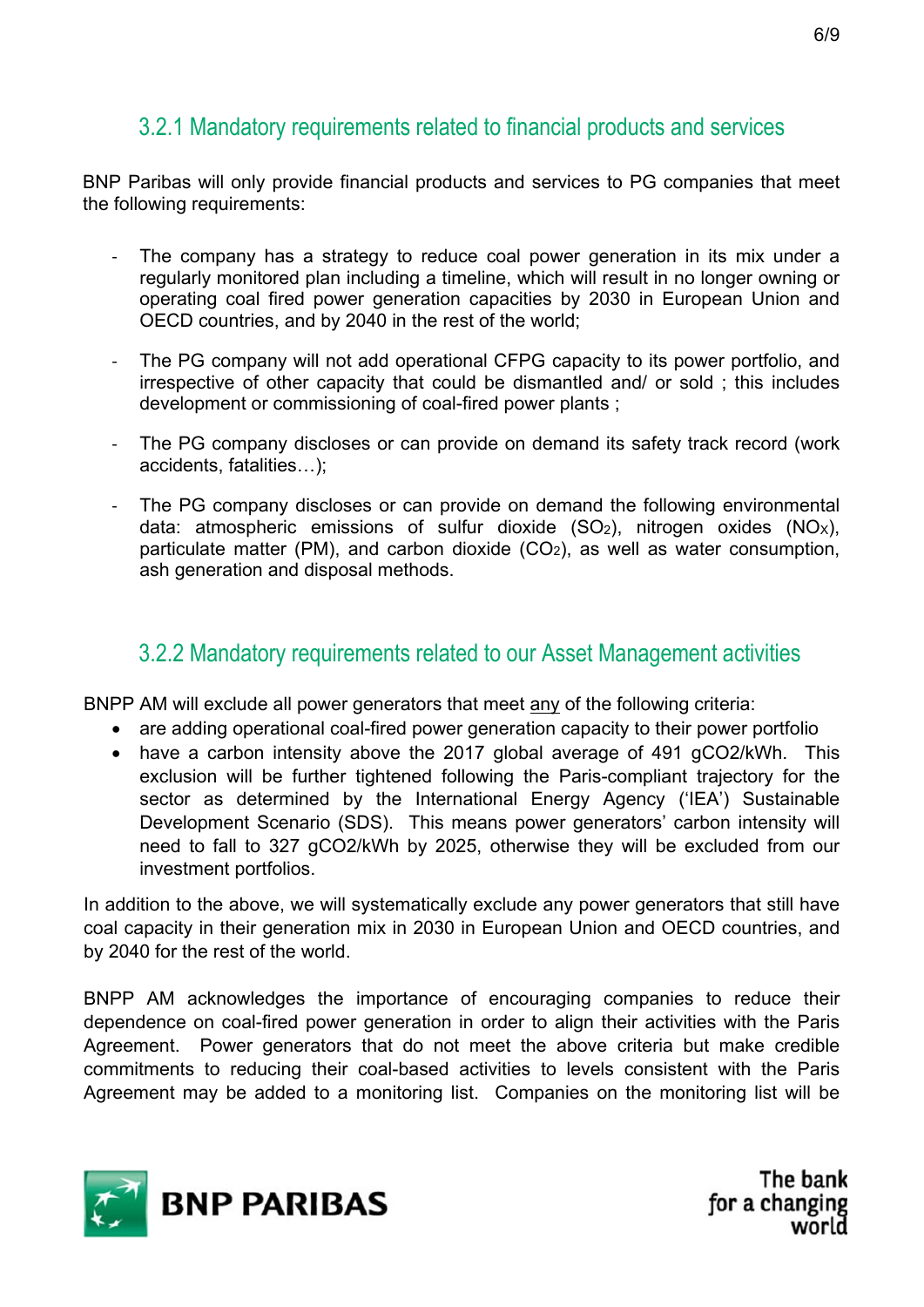expected to demonstrate a commitment to this policy within two years, but this compliance window will not go beyond the 2030/2040 cut off. No exemptions will be made for companies that develop either new thermal coal mining or power capacity.

#### <span id="page-6-0"></span>3.2.3 Evaluation criteria related to financial products and services

BNP Paribas will also carry out an analysis of the PG company, based on the following evaluation criteria:

- The PG company is not subject to regular and repeated criticism about its environmental, social and governance performance on material issues<sup>2</sup>, or is taking actions to address such issues if they have occurred;
- The PG company has a health and safety policy to protect its workers (risk reduction policy, training program);
- The PG company has put in place an information and consultation process for local communities impacted by new project development;
- The PG company has a convincing environmental, social, health and safety track record.

BNP Paribas regular client acceptance policies constitute the basis of any engagement. For any transaction, BNP Paribas requires PG companies to have a transparent attitude regarding its activities, group structure and shareholding up to the ultimate level of control.

BNP Paribas also expects from its PG clients to follow and develop industry best practices, such as biodiversity protection, industry standards reporting and contribution to the achievement of Paris agreement as illustrated by a preference for coal power generation assets closure rather than selling.

#### <span id="page-6-1"></span>3.2.4 Specific case of new clients

From the date of release of this policy, BNP Paribas will not accept any new client:

who derives more than 25% of its revenues from coal-fired power generation;

<span id="page-6-2"></span><sup>&</sup>lt;sup>2</sup> Such as severe controversies and incidents related to violations of any UN Global Compact Principles: <http://www.unglobalcompact.org/AboutTheGC/TheTenPrinciples/index.html>

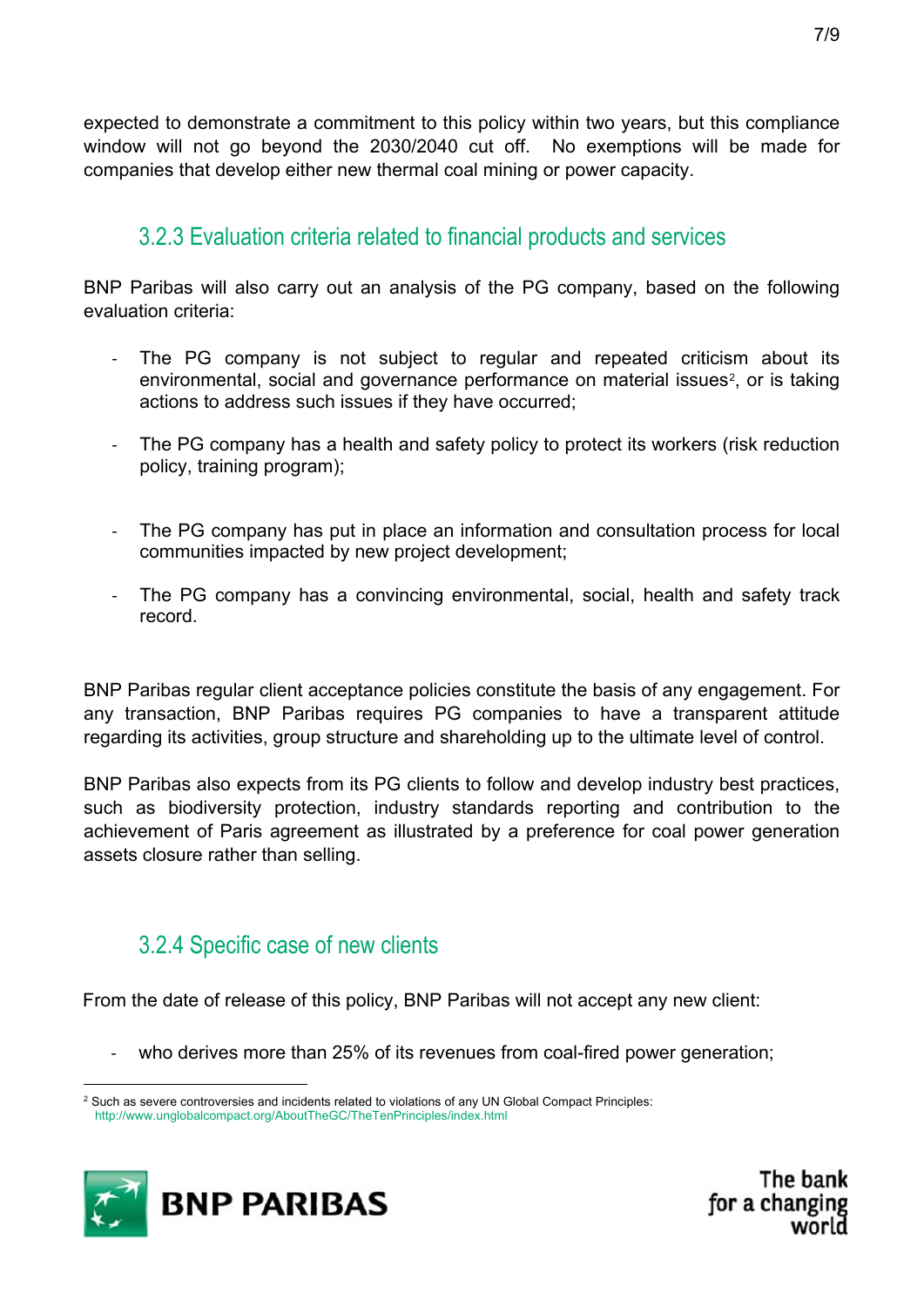- who has not planned a strategy to exit from its coal power generation capacities in line with BNPP deadline; and/or
- who is planning to add CFPG capacity to its power portfolio.

Moreover, any new client should respect requirements in this policy as defined in 3.2.1 and 3.2.3.

# <span id="page-7-0"></span>4 Group-Level Implementation Mechanisms

Results of the evaluation according to the present policy will provide elements for decision making by BNP Paribas. As and when necessary, an ad hoc senior management committee shall examine these results.

As a consequence, BNP Paribas may monitor the relationship with the company and propose a restricted set of financial products. Operational tools and awareness workshops are rolled out to ensure that Group's staff is able to implement this CSR sector policy.

As BNP Paribas' purpose is to support the energy transition, banking products and services (including advisory) strictly focused on green power assets will remain permitted with clients who do not comply with the mandatory requirements of this policy.

### <span id="page-7-1"></span>5 Policy disclosure and follow-up

BNP Paribas' stakeholders will be informed of the existence and the content of this policy. Such policy will be posted on BNP Paribas' website. Furthermore, a copy will be systematically provided to our clients and potential clients as part of the due diligence process or upon discussion of any financial services to be provided subsequent to the official release date of this policy.

BNP Paribas will review this policy regularly and in the light of the prevailing circumstances it may update it to make sure it is in continued alliance with national and international regulations and best practices.

BNP Paribas welcomes any constructive feedback and comments on this policy.